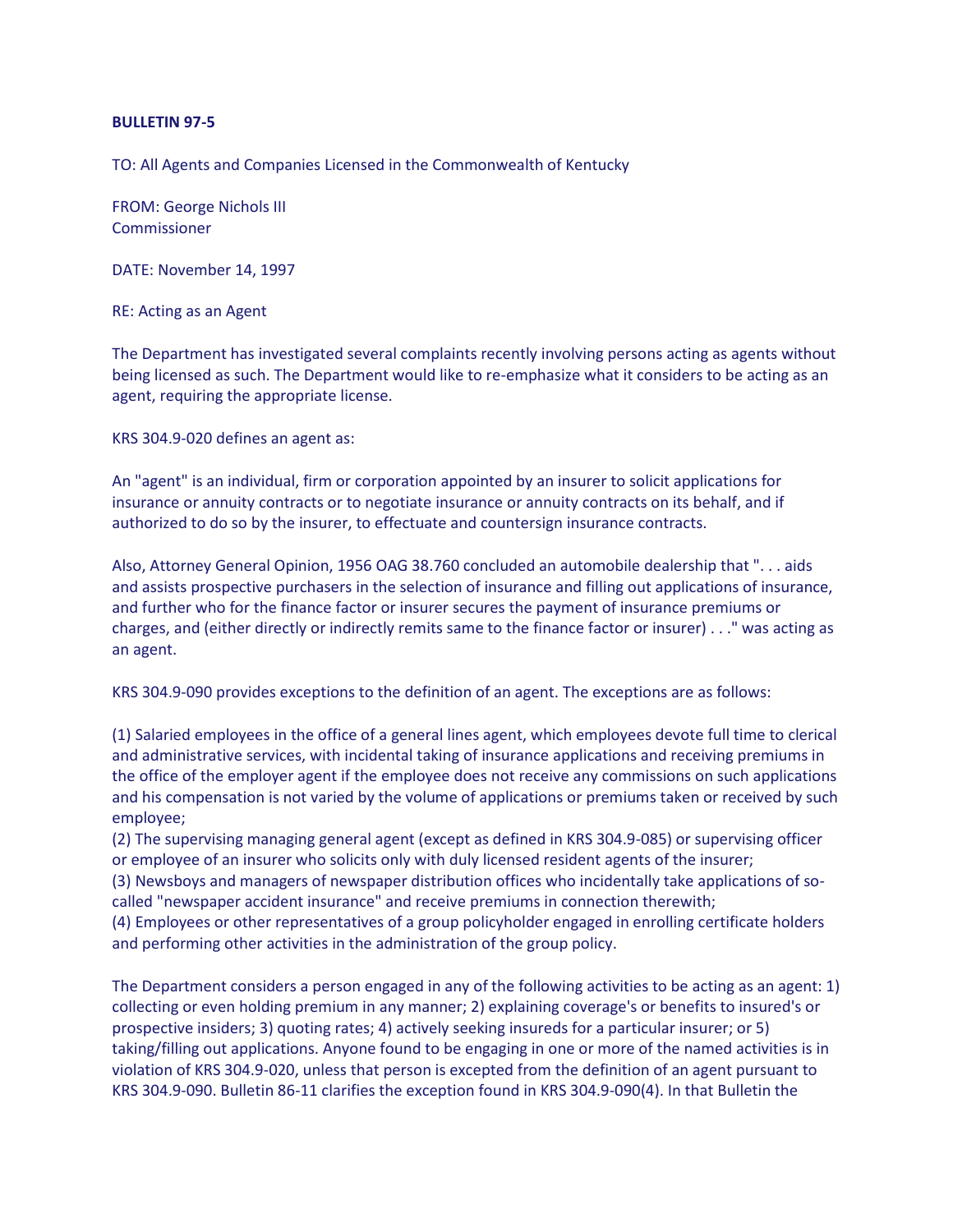Department stated that the exception is a narrow one. A distinction was made between, ". . . the term 'enroll,' which means 'to register; to make a record; to enter on the rolls of a court; to transcribe (Black's Law Dictionary, 475, 5th ed. 1979) and solicitation which requires a discussion of the terms and conditions of the product with the prospective certificate holder." However, this Bulletin is only clarifying the exception found in the statute. It should be noted that Bulletin 97-5 further explains the definition of solicitation found in Bulletin 86-11 and applies it to every instance not involving KRS 304.9- 090(4). The definition of solicitation includes the five activities listed above.

If an insurer accepts insurance from a person violating KRS 304.9-020, the insurer is in violation of KRS 304.9-080(5); and the insurer is subject to a penalty pursuant to KRS 304.3-200 and 304.99-020.

An unlicensed person may refer someone who inquires about insurance to a licensed agent. However, if a referral fee is paid, the following conditions must be met: 1) the referral fee is paid regardless of whether insurance is sold; 2) the referral compensation is a fixed amount; 3) the referral fee is not directly or indirectly charged to the insured or prospective insured in any manner; and 4) the referral fee is part of a program offering referral fees for other noninsurance products or services. A referral fee not paid in the prescribed manner would constitute illegal sharing of commission and payment of commission to or receipt of commission by an unlicensed person in violation of KRS 304.9-421 and 304.9-425, respectively.

Please note that the Department is stepping up its investigation of unlicensed agent activity due to the increasing number of complaints.

## OCCASIONAL BUSINESS

There have also been some questions raised concerning occasional business. KRS 304.9-410(1)(a) allows a general lines agent to, "[o]occasionally place an insurance coverage with an insurer as to which he is not then appointed as an agent, and such insurer may accept such business only when placed through a licensed resident agent, of the insurer."

Similarly, KRS 304.9-410(2) provides:

A life or health insurance agent may, occasionally, place with another insurer as to which he is not licensed as agent, a particular risk or portion thereof which has been rejected by the insurers as to which the agent is licensed or is known to the agent to be unacceptable to such insurers, and without then being licensed as to such other insurer. (Emphasis added).

This exception to the appointment requirement is limited to risks which are unacceptable to all of the agent's companies. And it is only these unacceptable risks which the agent may occasionally place with companies with which the agent has no appointments.

806 KRS 9:200 defines what "occasionally" is pursuant to KRS 304.9-410(1)(a) and (2). 806 KAR 9:200 Section 2 (1) states, "A general lines agent shall not place insurance with a premium of more than twenty (20) percent of the agent's total premium for the preceding calendar year with insurers for which the agent holds no appointment."